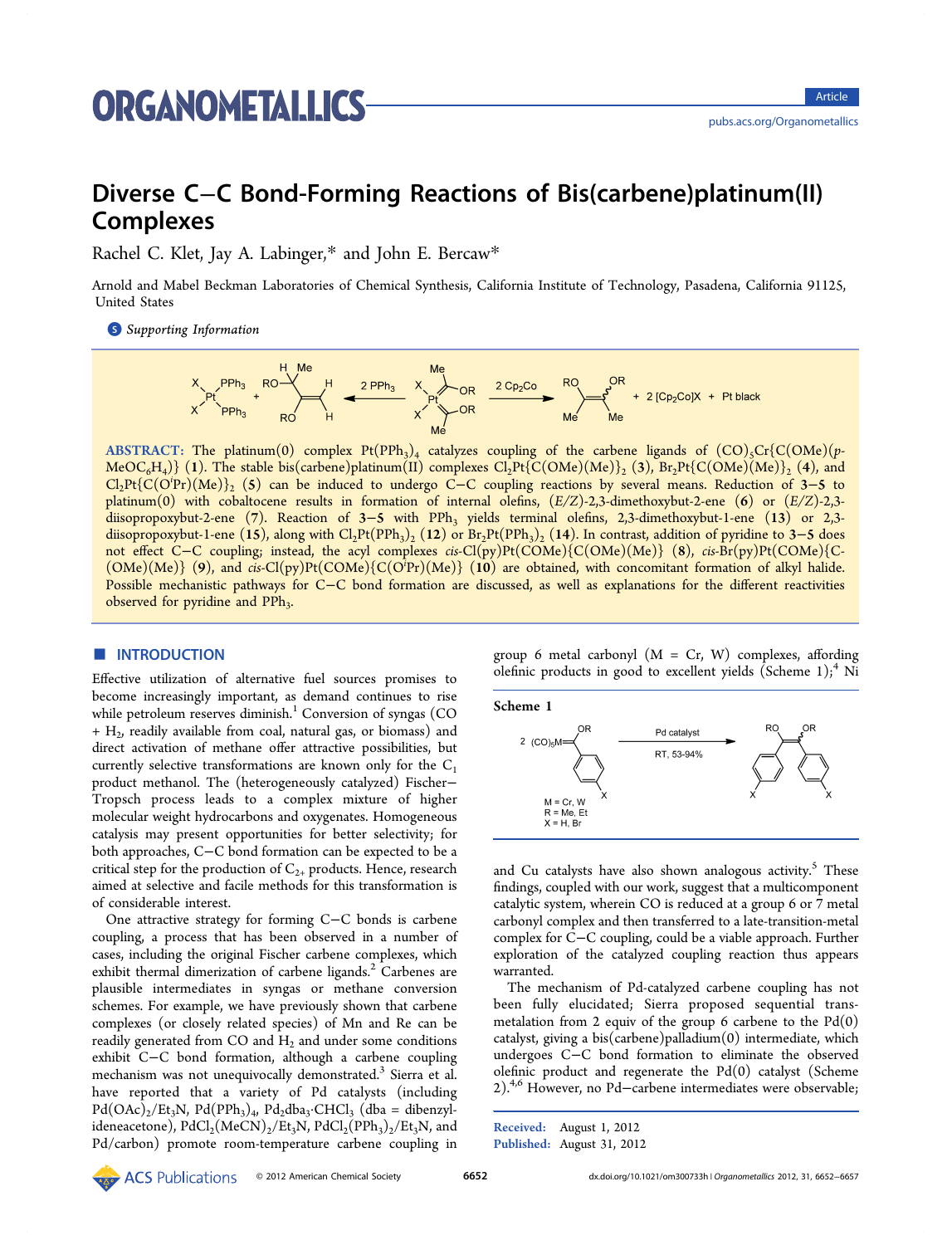#### <span id="page-1-0"></span>Scheme 2



switching to platinum might afford more stable intermediates and thus facilitate mechanistic study. Here we report that a Pt(0) complex catalyzes the same carbene coupling reaction, albeit more slowly than Pd, and that stable bis(alkoxycarbene) platinum(II) complexes exhibit diverse stoichiometric C−C bond forming reactions which may be relevant to the mechanism of catalytic carbene coupling.

# ■ RESULTS

Pt(0)-Catalyzed Carbene Coupling. Addition of 6 mol %  $Pt(PPh_3)_4$  to a solution of  $(CO)_5Cr\{C(OMe)(p-MeOC_6H_4)\}$ (1) in THF- $d_8$  resulted in very slow conversion to the dimerization products 2 as an E/Z isomeric mixture (Scheme 3). The reaction was only ∼15% complete after 9 days at room

#### Scheme 3



temperature, with catalyst decomposition evidenced by the formation of a Pt mirror on the NMR tube. Heating the reaction mixture to 50 °C resulted in significant decomposition without further product formation.

Synthesis of Bis(carbene)platinum(II) Complexes. Bis- (methoxycarbene)platinum complexes 3 and 4 were obtained by a published procedure, treating bis(trimethyl)silylacetylene with hexachloroplatinic acid and hexabromoplatinic acid, respectively, in dry methanol (Scheme 4). (Platina-β-diketones are obtained instead if the alcohol is not dry.<sup>8</sup>) We were unable

# Scheme 4



to reproduce the reported analogous synthesis of the bis(isopropoxycarbene)platinum complex 5, <sup>9</sup> but we were able to obtain 5 via an alternate route: addition of  $HBF<sub>4</sub>$  in di[e](#page-5-0)thyl ether to 3 in dry 2-propanol (Scheme 5).<sup>7</sup>



Reaction of Bis(carbene)platinum(II) Complexes with CoCp<sub>2</sub>. Treatment of chloro methoxycarbene complex 3 with 2 equiv of cobaltocene in dichloromethane resulted in immediate conversion of 3 into  $(E/Z)$ -2,3-dimethoxybut-2-ene (6) in 64% yield (by <sup>1</sup>H NMR), along with Pt black and cobaltocenium chloride. The bromo analogue 4 behaved similarly, giving 6 in 49% yield (Scheme 6). 6 was isolated by vacuum transfer, and its identity was confirmed by comparison of the <sup>1</sup>H NMR and GC-MS d[at](#page-2-0)a to literature data.<sup>10</sup> The  $E/Z$  ratio was determined by <sup>1</sup>H NMR spectroscopy to be 2.5/1. Addition of only 1 equiv of cobaltocene led to only 50[%](#page-5-0) conversion of 3 to 6.

The reaction of chloro isopropoxycarbene complex 5 with 2 equiv of cobaltocene was noticeably less clean than the reduction of 3 and 4; the minor side products in this reaction could not be characterized. The major product of the reduction of 5 was the carbene coupling product  $(E/Z)$ -2,3-diisopropoxybut-2-ene (7) in 42% yield (Scheme 7). 7 decomposed into multiple species on attempted vacuum transfer and was characterized by  ${}^{1}H$  and  ${}^{13}C$  NMR sp[ec](#page-2-0)troscopy of the crude reaction mixture; the  $E/Z$  ratio was determined to be 2.8/1.

Reaction of Bis(carbene)platinum(II) Complexes with Pyridine. Reaction of 3 with 1 equiv of pyridine in THF at 55 °C resulted, after about 2 h, in nearly quantitative conversion to the acetyl methoxycarbene complex  $8,11$  accompanied by liberation of chloromethane, which was identified by  ${}^{1}H$ NMR (Scheme 8). The assignment of 8 [is](#page-5-0) based on the  $^{13}C$ NMR spectrum, which exhibits downfield singlets at  $\delta$  283.0  $({}^{1}J_{\text{PrC}} = 1428 \text{ Hz})$  and  $\delta$  212.8  $({}^{1}J_{\text{PrC}} = 1126 \text{ Hz})$ , characteristic of carbene and acyl resonances, respectively, along with IR spectroscopy (acyl  $\nu_{\text{C}=0}$  1639 cm<sup>-1</sup>) and <sup>1</sup>H NMR. Reaction of 4 with pyridine similarly gave 9 and bromomethane. The chloro isopropoxycarbene complex 5 reacted more slowly under the same conditions, requiring about 21 h to give 10, which exhibited spectroscopic features similar to those of 8 and 9, along with isopropyl chloride and 2-propanol (Scheme 9). The stereochemistry of 8−10 was assigned on the basis of 1D NOESY experiments, which show interaction between [th](#page-2-0)e methyl group on the acetyl ligand and the ortho protons on the pyridine ring, indicating those two ligands are cis to one another. Only a single isomer was observed in each case.

Reaction of Bis(carbene)platinum(II) Complexes with Chloride. C−Cl bond formation could also be induced by addition of chloride salts: reaction of 3 with 1 equiv of either bis(triphenylphosphine)iminium (PPN) chloride or tetra-nbutylammonium chloride in dichloromethane immediately afforded the anionic (acetyl)(methoxycarbene)platinum complex 11 and chloromethane (Scheme 10). 11 was identified by the characteristic <sup>13</sup>C carbene and acyl resonances at  $\delta$  277.4  $(^{1}J_{\text{PtC}} = 1575 \text{ Hz})$  and  $\delta$  213.2, res[pec](#page-2-0)tively, along with the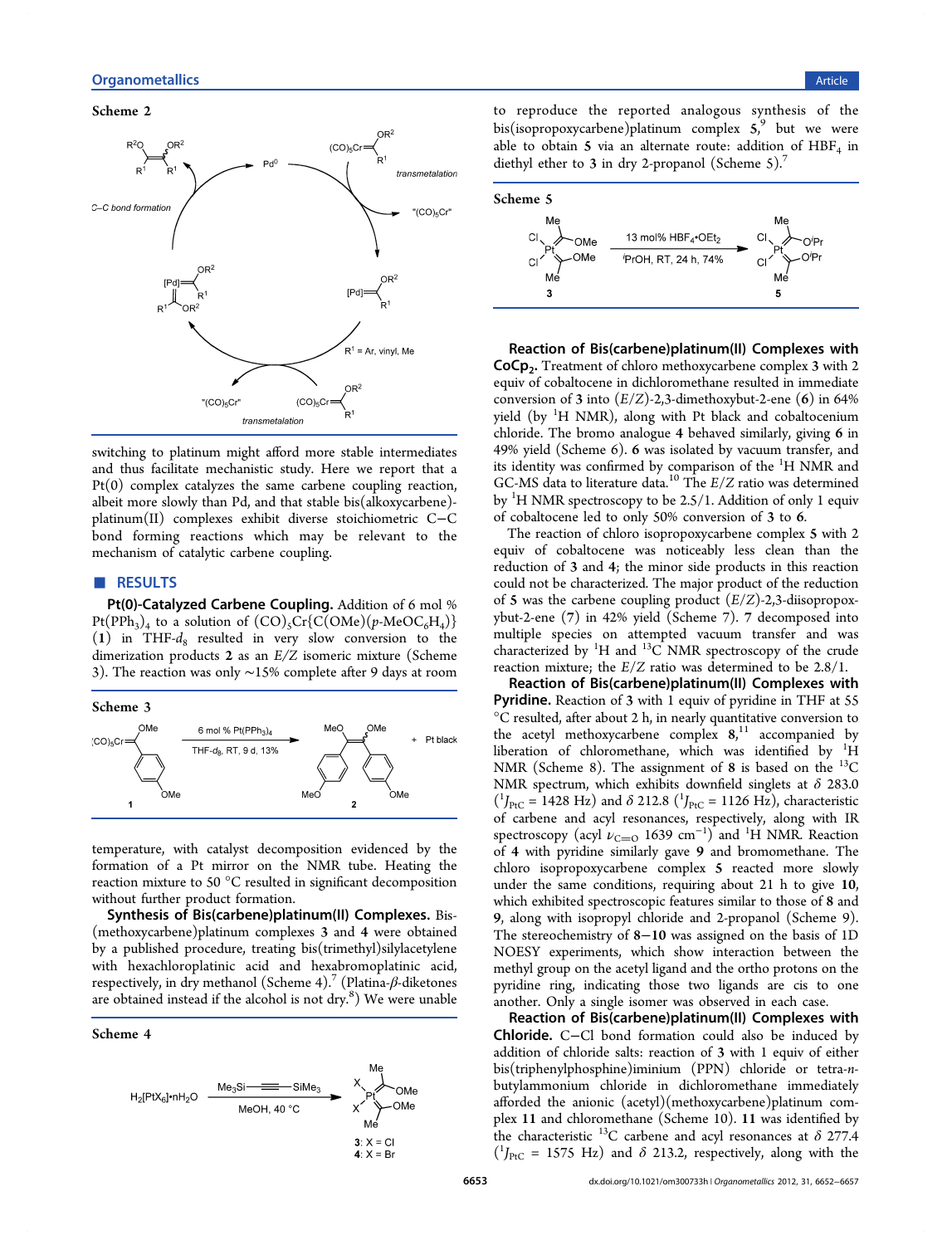#### <span id="page-2-0"></span>Scheme 6



Scheme 7



Scheme 8



Scheme 9



Scheme 10



 $\nu_{\rm{C=O}}$  stretch at 1637 cm $^{-1}$ . Attempts to convert 11 back to 3 by addition of 1 equiv of methyl triflate led to decomposition.

Reaction of Bis(carbene)platinum(II) Complexes with **PPh<sub>3</sub>.** Treatment of 3 with 2 equiv of PPh<sub>3</sub> in dichloromethane at room temperature resulted in rapid and nearly quantitative conversion to  $cis$ -dichlorobis(triphenylphosphine)platinum(II) (12) and a new organic product, identified by  ${}^{1}H$  NMR,  ${}^{13}C$ NMR, and HRMS as 2,3-dimethoxybut-1-ene (13; Scheme 11). 13 is a constitutional isomer of 6, the product from reduction of 3 or 4 with cobaltocene. Addition of only 1 equiv of  $PPh<sub>3</sub>$  to 3 led to conversion of only half of the starting material to products.

Scheme 11



Unexpectedly, addition of 2 equiv of  $PPh<sub>3</sub>$  to the analogous bromide 4 in dichloromethane did *not* give 13; instead,  $H$  and <sup>31</sup>P NMR spectroscopy revealed the formation of two new acetyl platinum complexes, tentatively assigned as cis- and trans- $Br(\mathrm{PPh}_3)Pt(\mathrm{COMe}){C(\mathrm{OMe})(Me)^{'}}_1$ ,<sup>12</sup> along with bromomethane and some unidentified byproducts (Scheme 12). In



contrast, reaction of 4 with 2 equiv of  $PPh<sub>3</sub>$  in THF (in which it is only sparingly soluble) at 50 °C did give 13 and cisdibromobis(triphenylphosphine)platinum(II) (Scheme 13).



Reaction of chloro isopropoxycarbene complex 5 with 2 equiv of  $PPh_3$  in dichloromethane yielded a mixture of 2,3diisopropoxybut-1-ene (15), characterized by <sup>1</sup>H NMR, <sup>13</sup>C NMR, and HRMS, along with 7 and 12 (Scheme 14). The E/Z ratio of 7 was 9/1, substantially different from that observed in the reduction of 5 with cobaltocene; the ratio of [E](#page-3-0)-7 to 15 was  $1/1.7.$ 

### ■ DISCUSSION

As with Pd(0), the Pt(0) complex Pt(PPh<sub>3</sub>)<sub>4</sub> reacts with a chromium carbene complex to effect coupling, but without generating any observable intermediate species. However, we have succeeded in inducing stable bis(carbene)platinum(II) complexes to form C−C bonds, as potential models for the catalyzed carbene dimerization reactions. Reduction of 3−5 with 2 equiv of cobaltocene gives the but-2-ene products (6 and 7) expected to result from carbene coupling, along with platinum black, consistent with the proposed mechanism for carbene dimerization via a bis(carbene)palladium(0) inter-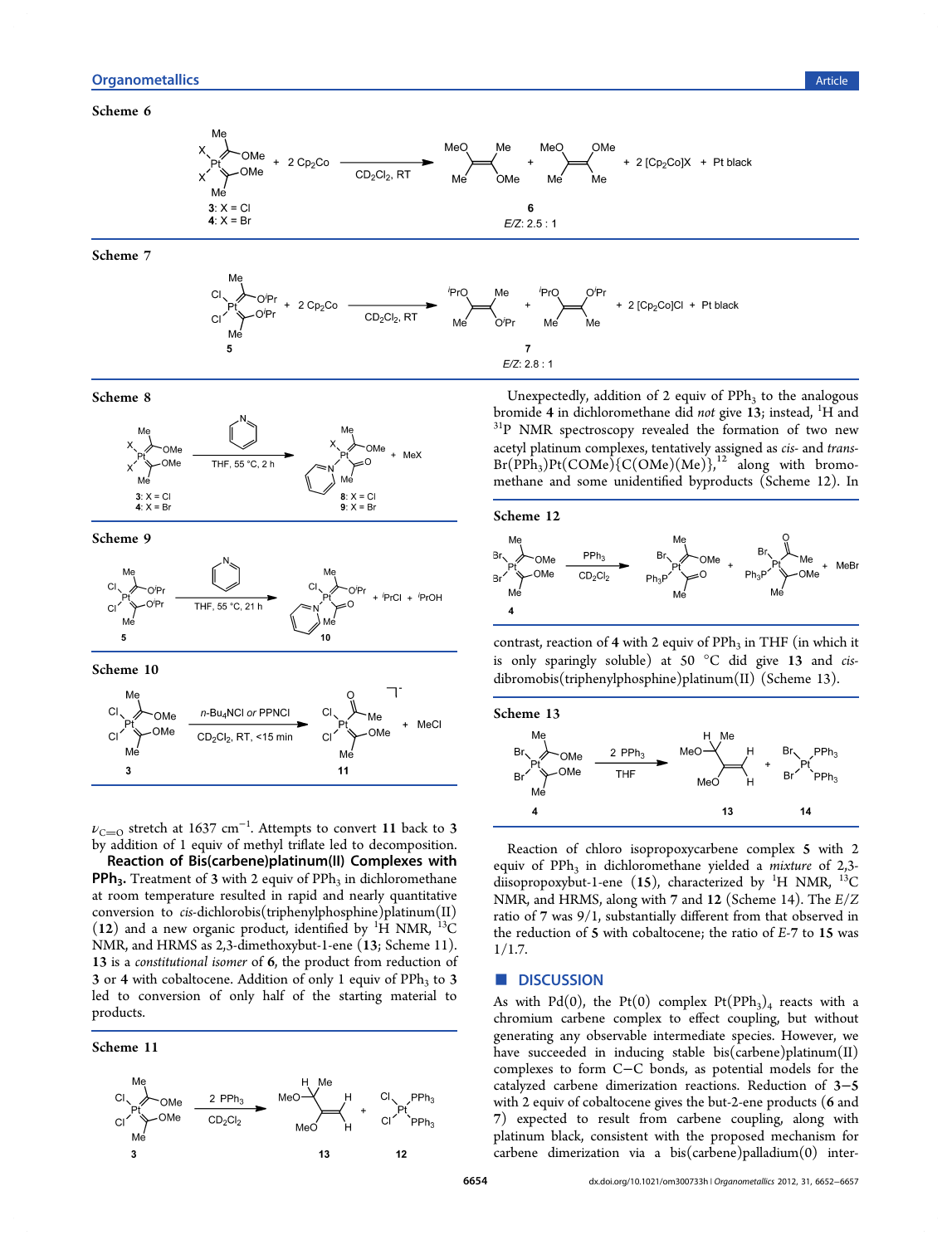#### <span id="page-3-0"></span>Scheme 14



mediate that eliminates an olefin (Scheme 2). On the other hand, C−C coupling can also be observed without reducing the Pt(II) complexes, by addition of  $PPh_3$ , [alt](#page-1-0)hough different products-the alkoxy-substituted but-1-enes 13 and 15-are obtained. This product switch, along with the failure of pyridine to induce similar coupling (see below), suggests a mechanism involving phosphine attack at one carbene ligand to give an alkyl complex, perhaps better described as a stabilized ylide, which undergoes migratory insertion with the other carbene to form the C−C bond (Scheme 15). Both steps have precedents: formation of phosphonium ylide complexes by phosphine attack at Fischer carbene ligands is well-known,<sup>26,13</sup> and a closely related example of phosphonium ylide migration to a carbene ligand has been reported for a platinum $(II)$  c[om](#page-5-0)plex.<sup>14</sup> The precise mechanism by which the but-2-yl species 16 would eliminate 13 is not clear, but a sequence in which  $β$ -hydri[de](#page-5-0) elimination is followed by hydride transfer to carbon along with (or after) phosphine dissociation seems plausible.

In contrast, addition of pyridine to bis(carbene) complexes 3−5 does not bring about coupling<sup>15</sup> but instead generates pyridine acyl platinum(II) complexes with concomitant elimination of alkyl halide. Pres[um](#page-5-0)ably this occurs via displacement of halide by pyridine, followed by  $S_{N2}$  attack of the free halide on the alkoxy substituent of the carbene ligand, leading to formation of alkyl halide and an acyl ligand (Scheme 16). In support of the  $S_N2$  mechanism, the methoxycarbene complexes 3 and 4 undergo this transformation considerably more rapidly than does isopropoxycarbene complex 5; these involve halide attack at 1° and 2° positions, respectively. (Attempts to synthesize a tert-butoxycarbene complex, which would not be expected to exhibit such reactivity at all, were unsuccessful.) Chloromethane and the anionic acyl complex 11 are formed immediately upon addition of free chloride to 3, consistent with the proposed mechanism. Reaction of pyridine according to Scheme 15 might be expected to be unfavorable: although some metal-bound pyridinium ylides are known,<sup>16</sup> they are not common, and we have not found any reports of such derivatives for heteroatom-substituted carbenes.

While our findings do not unambiguously define any particular detailed mechanism for catalyzed carbene coupling, the fact that there are at least two distinct methods by which stable well-characterized bis(carbene)platinum(II) complexes can be induced to undergo C−C bond formation under very mild conditions appears encouraging for the development of a multicomponent homogeneous catalysis system for the generation of higher hydrocarbons.

# **EXPERIMENTAL SECTION**

General Considerations. All air- and moisture-sensitive compounds were manipulated using standard vacuum line or Schlenk techniques or in a glovebox under a nitrogen atmosphere. (Under standard glovebox conditions, petroleum ether, pentane, diethyl ether, benzene, toluene, and tetrahydrofuran were used without purging, such that traces of those solvents were in the atmosphere and may be found as minor contaminants in other solvents.) The solvents for airand moisture-sensitive reactions were dried by the method of Grubbs et al. or by distillation from sodium.<sup>17</sup> All NMR solvents were purchased from Cambridge Isotopes Laboratories, Inc. Dichloromethane- $d_2$  was dried by passage [thr](#page-5-0)ough activated alumina. Tetrahydrofuran- $d_8$  was purchased in a sealed ampule and dried by passage through activated alumina. Unless otherwise noted, materials were used as received. Dihydrogen hexachloroplatinate(IV) hexahydrate and dihydrogen hexabromoplatinate(IV) nonahydrate were purchased from Alfa Aesar. We found that the source of the platinum salt greatly affected the yields of bis(carbene)platinum(II) complexes; we achieved the best and most consistent yields with materials from Alfa Aesar. Tetrakis(triphenylphosphine)platinum(0) was purchased from Strem Chemicals, Inc. Bis(trimethyl)silylacetylene was purchased from Acros Organics. Methanol was purchased from Sigma Aldrich and was distilled from Mg and then dried over sequential 4 Å molecular sieves prior to use. 2-Propanol was purchased from Sigma Aldrich and dried over 4 Å molecular sieves prior to use. Triphenylphosphine was purchased from Sigma Aldrich.  $(CO)_{5}Cr(C (OMe)(p-MeOC<sub>6</sub>H<sub>4</sub>)$ } (1),<sup>18</sup> Br<sub>2</sub>Pt{C(OMe)(Me)}<sub>2</sub> (4), and Cl<sub>2</sub>Pt- ${C(O^{\{p\}}r)(Me)\}_2$  (5) were synthesized according to literature procedures. <sup>1</sup>H, <sup>31</sup>P, <sup>13</sup>C, a[nd](#page-5-0) <sup>195</sup>Pt NMR spectra were recorded on Varian Mercury 300, Varian INOVA-500, and Varian INOVA-600 spectrometers at room temperature. Chemical shifts are reported with respect to residual internal protio solvent for  ${}^{1}H$  and  ${}^{13}C\{{}^{1}H\}$  spectra.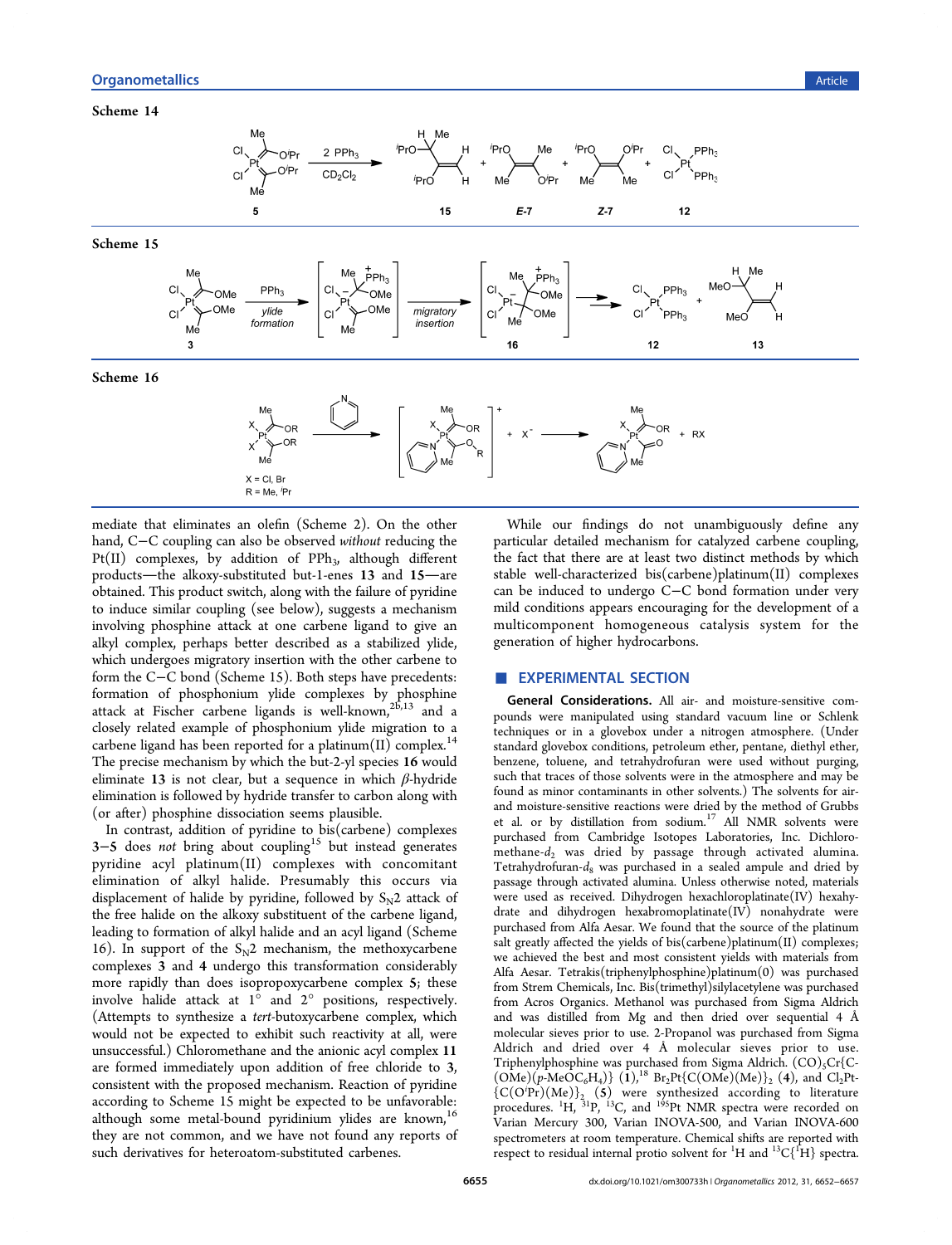Other nuclei were referenced to an external standard:  $H_3PO_4$  (<sup>31</sup>P),  $H_2PtCl_6·6H_2O$  in 30% v/v  $D_2O/1$  M HCl (<sup>195</sup>Pt), all at 0 ppm. Infrared spectra were recorded on a Thermo Scientific Nicolet 6700 series spectrometer. GC-MS analyses were performed on an HP Model 6890N chromatograph equipped with a 30 m  $\times$  25 mm  $\times$  0.40  $\mu$ m HP5-1 column and equipped with an HP 5973 mass-selective EI detector. High-resolution mass spectra (HRMS) were obtained at the California Institute of Technology Mass Spectral Facility.

Synthesis of Compounds. Coupling of  $(CO)_5Cr(C(OMe)/p-1)$  $MeOC_6H_4$ } with Pt(PPh<sub>3</sub>)<sub>4</sub>. To a J. Young NMR tube was added a solution of 32.1 mg (0.094 mmol) of Cr(carbene) 1 and 7.4 mg (0.0059 mmol) of  $Pt(PPh_3)_4$  in THF- $d_8$ . Conversion to 13% of dimerization product 2 (by  $1H$  NMR integration) took place over 9 days; the formation of a Pt mirror was observed to form on the NMR tube over time. Subsequent heating in a 50 °C oil bath for 16 h did not result in any further conversion of 1 to 2. 2 has been reported in the literature,<sup>19</sup> but we were unable to find suitable spectral data for the compound; therefore, we synthesized 2 independently by reacting 18.5 mg (0.0[54](#page-5-0) mmol) of Cr(carbene) 1 with 10 mol % of  $Pd_2dba_3$  in dichloromethane- $d_2$ . During stirring for 48 h at ambient temperature the solution changed from bright red to dark brown with visible Pd black precipitation. The solvent was removed from the reaction mixture, and the resulting dark brown residue was dissolved in diethyl ether and filtered through a plug of silica gel. Removal of solvent from the filtrate gave 2 as a pale yellow powder. Yield:  $74\%$  . Data for  $(E/$ <sup>Z</sup>)-1,2-dimethoxy-1,2-bis(4-methoxyphenyl)ethane (2) are as follows. <sup>1</sup> <sup>1</sup>H NMR (300 MHz, THF- $d_8$ ):  $\delta$  7.64 (d, J = 8.3 Hz, 2H, ArH), 7.06  $(d, J = 8.3 \text{ Hz}, 2H, ArH), 6.91 (d, J = 8.4 \text{ Hz}, 2H, ArH), 6.70 (d, J = 1.5 \text{ Hz})$ 8.2 Hz, 2H, ArH), 3.80 (s, 3H, OCH<sub>3</sub>), 3.71 (s, 3H, OCH<sub>3</sub>), 3.51 (s, 3H, OCH<sub>3</sub>), 3.28 (s, 3H, OCH<sub>3</sub>). <sup>13</sup>C NMR (126 MHz, THF- $d_8$ ):  $\delta$ 160.16, 160.10, 145.29, 143.57, 131.65, 130.29, 128.63, 127.70, 114.14, 114.11, 58.24, 55.40, 55.30. HRMS (FAB):  $m/z$  calcd for  $C_{18}H_{20}O_4$  $[M]^+$  300.1362, found 300.1359.

 $Cl_2Pt(C(OMe)(Me))$ <sub>2</sub> (3). Complex 3 was prepared by a modified literature procedure. A 2.00 g amount (3.86 mmol) of hexachloroplatinic acid was dissolved in 12 mL of dry MeOH, and 5.3 mL (23.4 mmol) of bis(trimethylsilyl)acetylene was added via syringe. The orange solution was stirred at 49 °C; after 3 h, the solution turned yellow and white solids formed. Approximately two-thirds of the solvent was removed in vacuo, and the white solid was filtered and washed three times with 3 mL portions of MeOH. In some preparations a yellow solid was obtained, which could be further purified by dissolving in dichloromethane and filtering through a glass frit; removal of solvent from the filtrate resulted in a white powder. The identity of the compound was confirmed by comparison with the reported spectroscopic data.

General Procedure for Reduction of Bis(carbene)platinum(II) Complexes. In a J. Young NMR tube was added 20.2 mg (0.053 mmol) of bis(carbene) 3 in dichloromethane- $d_2$ , followed by 19.9 mg (0.11 mmol) of  $CoCp_2$  in dichloromethane- $d_2$ , resulting in an immediate color change of the solution from nearly colorless to dark brown and the formation of a Pt mirror on the NMR tube. (E/ Z)-2,3-dimethoxybut-2-ene (6) was the only product observed by  ${}^{1}\text{H}$ NMR spectroscopy. 6 was isolated by vacuum transfer to a clean J. Young tube. Yield: 64%. Data for 6 (product ratio 1/2.36) are as follows. Major isomer (E)-2,3-dimethoxybut-2-ene: <sup>1</sup>H NMR (300 MHz, CD<sub>2</sub>Cl<sub>2</sub>)  $\delta$  3.43, 1.77; <sup>13</sup>C NMR (75 MHz, CD<sub>2</sub>Cl<sub>2</sub>)  $\delta$  140.9, 56.79, 10.81. Minor isomer (Z)-2,3-dimethoxybut-2-ene: <sup>1</sup>H NMR (300 MHz,  $CD_2Cl_2$ )  $\delta$  3.50, 1.71; <sup>13</sup>C NMR (75 MHz,  $CD_2Cl_2$ )  $\delta$ 137.1, 57.12, 13.95. (E/Z)-2,3-dimethoxybut-2-ene: GC−MS m/z (% relative intensity, ion) 116 (43, M), 101 (73, M − Me), 73 (62), 43  $(100).$ 

The analogous reaction of 4 with  $CoCp<sub>2</sub>$  gave 6 in 49% yield. In the analogous reaction of 5, attempts to isolate 7 by vacuum transfer resulted in decomposition to unidentified products. 7 was therefore characterized in the presence of  $[CoCp<sub>2</sub>]Cl$  in the crude reaction mixture; side products in the reaction could not be identified. Yield: 41%. Major isomer (E)-2,3-diisopropoxybut-2-ene: <sup>1</sup>H NMR (500 MHz,  $CD_2Cl_2$ )  $\delta$  3.96 (m, 2H), 1.72 (s, 6H), 1.11 (d, J = 6.1 Hz, 12H); <sup>13</sup>C NMR (126 MHz, CD<sub>2</sub>Cl<sub>2</sub>) δ 138.80, 69.45, 22.51, 12.52.

Minor isomer (Z)-2,3-diisopropoxybut-2-ene: <sup>1</sup>H NMR (500 MHz,  $CD_2Cl_2$ )  $\delta$  4.15 (m, 2H), 1.67 (s, 6H), 1.12 (d, J = 6.0 Hz, 12H); <sup>13</sup>C NMR (126 MHz,  $CD_2Cl_2$ )  $\delta$  135.47, 79.51, 22.91, 12.52.  $(E/Z)$ -2,3diisopropoxybut-2-ene: HRMS (EI)  $m/z$  calcd for  $C_{10}H_{20}O_2$  [M]<sup>+</sup> 172.1463, found 172.1493.

General Procedure for Reaction of Bis(carbene)platinum(II) Complexes with Pyridine. In a J. Young NMR tube was added 0.040 g (0.10 mmol) of bis(carbene) 3 as a solution in THF- $d_8$ , and 8.5  $\mu$ L (0.11 mmol) of pyridine was added via microsyringe. The NMR tube was sealed and heated in an oil bath at 55 °C for 2 h, during which time the reaction mixture changed from colorless to a dichroic green/red solution. The reaction mixture was filtered through Celite, and solvent was removed from the filtrate, resulting in isolation of a dark green oil. Despite repeated attempts to purify the product, analytically pure material could not be obtained.

 $Cl(py)Pt(COME)\lbrace C(OMe)(Me)\rbrace$  (8). Dark green oil. Yield: 93%.  ${}^{1}H$ NMR (300 MHz, THF- $d_8$ ):  $\delta$  8.88 (m, 2H, o-CH), 7.91 (t, J = 7.7, 1H, p-CH), 7.49 (t, J = 7.0, 2H, m-CH), 5.04 (s, 3H,  $^4J_{Pt,H}$  = 7.9 Hz, OCH<sub>3</sub>), 2.69 (s, 3H, <sup>3</sup>J<sub>Pt,H</sub> = 22.3 Hz, CCH<sub>3</sub>), 1.89 (s, 3H, <sup>3</sup>J<sub>Pt,H</sub> = 21.7 Hz, COCH<sub>3</sub>). <sup>13</sup>C NMR (126 MHz, THF-d<sub>8</sub>):  $\delta$  283.0 (s, <sup>1</sup>J<sub>Pt</sub>c = 1428 Hz, Pt=C), 212.8 (s,  $^{1}J_{\text{Pt,C}} = 1130$  Hz, Pt–COMe), 152.9 (s,  $^{3}J_{\text{Pt,C}} =$ 16 Hz, o-CH), 139.7 (s, p-CH), 126.1 (s, <sup>4</sup>J<sub>Pt,C</sub> = 24 Hz, m-CH), 70.47  $(s, {}^{3}J_{Pt,C} = 116 \text{ Hz}, \text{OCH}_3)$ , 44.68  $(s, {}^{2}J_{Pt,C} = 355 \text{ Hz}, \text{COCH}_3)$ , 42.52  $(s, {}^{2}J_{\text{Pt,C}} = 170 \text{ Hz}, \text{CCH}_{3})$ . <sup>195</sup>Pt NMR (107 MHz, CD<sub>2</sub>Cl<sub>2</sub>):  $\delta$  –2431. IR (THF):  $\nu_{\text{CO}}$  1639 cm<sup>-1</sup>. This compound is air and moisture sensitive, and despite repeated attempts the molecular ion peak calculated for  $C_{10}H_{14}CINO_2Pt [M + H]^+$  410.0361 could not be detected. The ion fragment  $[M - Me]$  was detected in the sample of 8. HRMS (FAB):  $m/z$  calcd for C<sub>9</sub>H<sub>11</sub>ClNO<sub>2</sub>Pt [M – Me] 396.0116, found 396.0113.

Br(py)Pt(COMe){C(OMe)(Me)} (9). This compound was obtained similarly as a yellow oil. Yield: 98%.  $^1\text{H NMR}$  (300 MHz, THF- $d_8$ ):  $\delta$ 8.90 (m, 2H, o-CH), 7.90 (m, 1H, p-CH), 7.48 (dd, J = 7.1, 5.8, 2H, *m*-CH), 5.01 (s, 3H,  ${}^{4}J_{Pt,H}$  = 7.4 Hz, OCH<sub>3</sub>), 2.74 (s, 3H,  ${}^{3}J_{Pt,H}$  = 22.7 Hz, CCH<sub>3</sub>), 1.90 (s, 3H, <sup>3</sup>J<sub>Pt,H</sub> = 22.0 Hz, COCH<sub>3</sub>). <sup>13</sup>C NMR (126 MHz, THF-d<sub>8</sub>):  $\delta$  282.9 (s,  $^{1}J_{\text{Pt,C}}$  = 1408 Hz, Pt=C), 212.7 (s,  $^{1}J_{\text{Pt,C}}$  = 1138 Hz, Pt–COMe), 153.2 (s,  ${}^{3}J_{\text{Pt,C}}$  = 17 Hz, o-CH), 139.5 (s, p-CH), 126.0 (s,  ${}^{4}J_{\text{Pt,C}} = 24$  Hz, m-CH), 70.36 (s,  ${}^{3}J_{\text{Pt,C}} = 116$  Hz, OCH<sub>3</sub>), 43.53 (s,  ${}^{2}J_{\text{Pt,C}}$  = 370 Hz, COCH<sub>3</sub>), 42.39 (s,  ${}^{2}J_{\text{Pt,C}}$  = 169 Hz, CCH<sub>3</sub>). IR (THF):  $\nu_{\text{CO}}$  1642 cm<sup>-1</sup>. HRMS (FAB):  $m/z$  calcd for  $C_{10}H_{15}BrNO_2Pt$  [M + H]<sup>+</sup> 454.9914, found 455.9917.

 $\widetilde{Cl(py)}$ Pt( $\widetilde{COMe}$ ){ $\widetilde{Cl(O^{\prime}Pr)}$ (Me)} (10). The reaction of 5 with pyridine was slower than those of 3 and 4; the sealed J. Young NMR tube containing the reaction mixture was heated for 21 h at 55 °C, and similar workup gave 10 as an orange oil. Yield: 98%. <sup>1</sup>H NMR (300 MHz, THF- $d_8$ ):  $\delta$  8.87 (m, 2H, o-CH), 7.90 (m, 1H, p-CH), 7.47 (ddd, J = 7.7, 5.0, 1.5 Hz, 2H, m-CH), 7.00 (sp, 1H, OCH), 2.67 (s,  $3H$ ,  $3J_{Pt,H} = 23.0$  Hz, CCH<sub>3</sub>), 1.91 (s, 3H,  $3J_{Pt,H} = 20.3$  Hz, COCH<sub>3</sub>), 1.59 (d, J = 6.3 Hz, 6H, CH(CH<sub>3</sub>)<sub>2</sub>). <sup>13</sup>C NMR (126 MHz, THF-d<sub>8</sub>):  $\delta$  276.9 (s, <sup>1</sup>J<sub>Pt,C</sub> = 1421 Hz, Pt=C), 213.5 (s, <sup>1</sup>J<sub>Pt,C</sub> = 1125 Hz, Pt-COMe), 153.0 (s, <sup>3</sup>J<sub>Pt,C</sub> = 17 Hz, o-CH), 139.6 (s, p-CH), 126.1 (s, <sup>1</sup>J<sub>Pt,C</sub> = 25 Hz, m-CH), 91.58 (s, <sup>3</sup>J<sub>Pt,C</sub> = 107 Hz, OCH), 44.46 (s, <sup>2</sup>J<sub>Pt,C</sub>  $= 351$  Hz, COCH<sub>3</sub>), 42.72 (s, <sup>2</sup>J<sub>Pt,C</sub> = 164 Hz, CCH<sub>3</sub>), 21.94 (CH(CH<sub>3</sub>)<sub>2</sub>). IR (THF):  $\nu_{\text{CO}}$  1638 cm<sup>-1</sup>. HRMS (FAB):  $m/z$  calcd for  $C_{12}H_{18}NO_2ClPt [M + H]^+$  438.0674; found 438.0649.

 $[Cl<sub>2</sub>Pt(COME){C(OME)(Me)}]nBu<sub>4</sub>NCI$  (11). To a J. Young NMR tube was added 30.0 mg (0.078 mmol) of 3 in dichloromethane- $d_2$ . Addition of 21.8 mg  $(0.078 \text{ mmol})$  of  $nBu<sub>4</sub>NCl$  as a solution in dichloromethane- $d_2$  to the NMR tube resulted in an immediate color change of the solution from nearly colorless to bright yellow. 11 was the only product observed to form by <sup>1</sup>H NMR spectroscopy. Removal of solvent from the reaction mixture followed by trituration with pentane resulted in isolation of a pale yellow powder. Yellow crystals of 11 were obtained by carefully layering pentane onto a concentrated THF solution of 11 at ambient temperature. Yield: 87% (44.5 mg). <sup>1</sup>H NMR (300 MHz, CD<sub>2</sub>Cl<sub>2</sub>):  $\delta$  4.89 (s, 3H, <sup>4</sup>J<sub>Pt,H</sub> = 8.7 Hz, OCH<sub>3</sub>), 3.23 (m, 8H, NCH<sub>2</sub>CH<sub>2</sub>CH<sub>2</sub>CH<sub>3</sub>), 2.44 (s, 3H, <sup>3</sup>J<sub>Pt,H</sub> = 23.2 Hz, CCH<sub>3</sub>), 2.23 (s, 3H, <sup>3</sup>J<sub>Pt,H</sub> = 14.3 Hz, COCH<sub>3</sub>), 1.65 (m, 8H,  $NCH_2CH_2CH_2CH_3$ ), 1.45 (m, 8H,  $NCH_2CH_2CH_2CH_3$ ), 1.01 (t, J = 7.3 Hz, 12H, NCH<sub>2</sub>CH<sub>2</sub>CH<sub>2</sub>CH<sub>3</sub>). <sup>13</sup>C NMR (75 MHz, CD<sub>2</sub>Cl<sub>2</sub>)  $\delta$